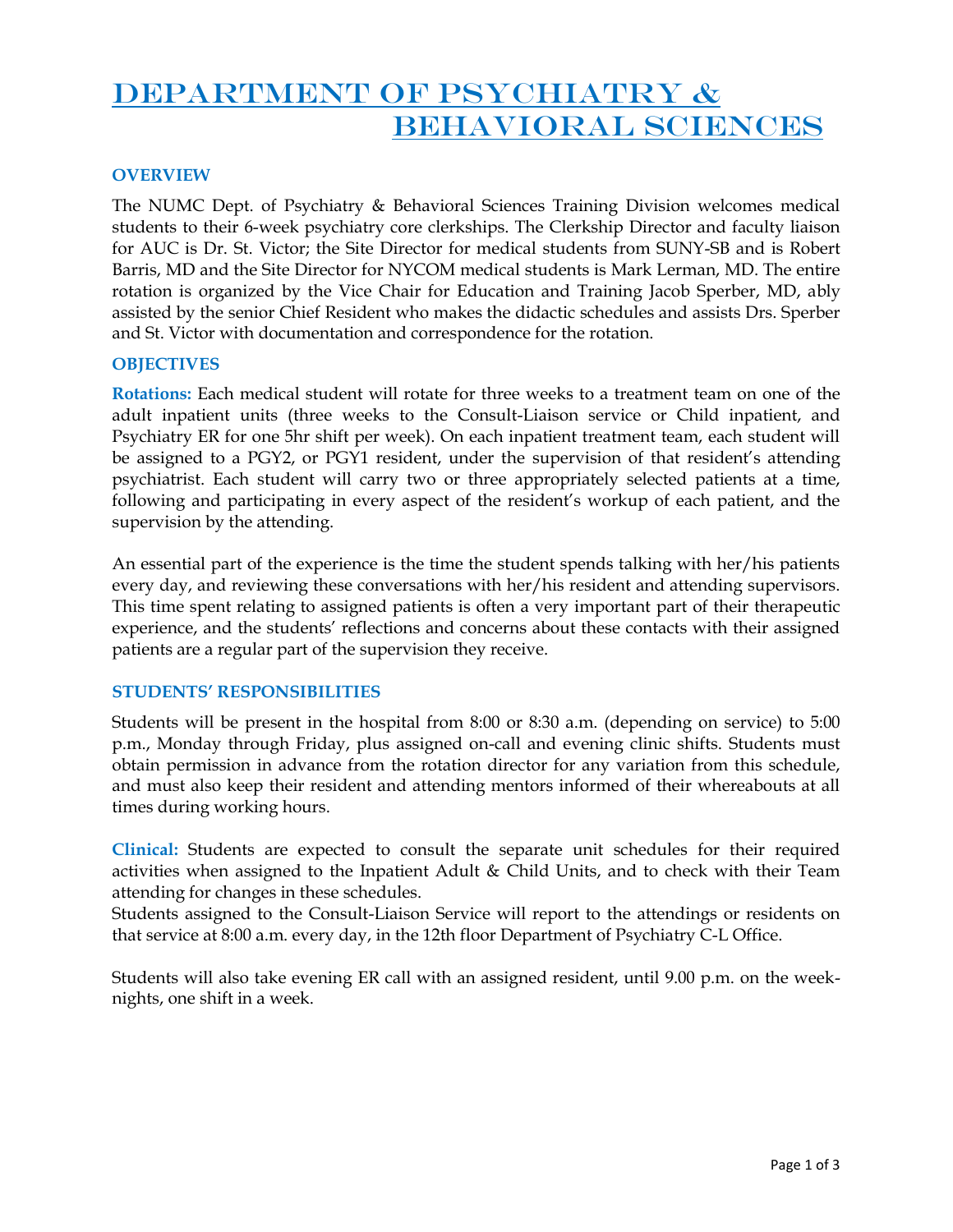## **BOUNDARY AND CONFIDENTIALITY ISSUES**

Maintaining professionalism and the integrity of the doctor-patient relationship is important in all specialties of medicine. In psychiatry, it is particularly essential that the mental health provider is mindful of boundary issues as a patient's mental state or disorder may compromise his/her level of impulse control or affect judgment. Students should keep interactions with patients purely professional and approach patients in a respectful manner. There should be no fraternization between students and patients neither on the unit, nor after the patient is discharged from the unit.

Physical examinations necessary to provide appropriate patient care should not be done without appropriate supervision. If a student is not certain how to handle an uncomfortable situation with a patient, the student should excuse himself/herself from the patient and seek out supervision from a senior team member. Students are discouraged from sharing personal data with their patients. Likewise, students should respect the confidentiality of patient information.

Students should not discuss their patients in areas where people other than the treatment team may overhear the conversation. Write-ups, notes, etc. that contain patient information should not be removed from the premises and ideally should stay in the office or designated work area on the unit.

# **CONFERENCES/ROUNDS/LECTURES**

The didactic curriculum will consist of two residents and one attending lecture per week. The didactic lecture series is given by PGY 3 and PGY4 residents indirectly supervised by attendings. Clinical supervision is provided by service attending psychiatrists, assisted by psychiatric residents assigned to the services where students rotate.

Medical Students will attend the Inpatient Case Conference, Psychiatry Grand Rounds on Wednesday afternoons, Journal Club every other Tuesday noon, and all case conferences scheduled on their assigned clinical service. (To receive the Journal Club reprint in advance, email your request and your email address to jsperber@numc.edu, with the dates you will be on clerkship.)

Students are responsible for attending all assigned classes, rotation activities, Consult-Liaison and Psychiatry Emergency Department activities, and on-call shifts. No one will remind you about your required activities.

### **EVALUATION AND GRADING**

**Clinical work:** 50% of your grade is determined by evaluations submitted by the attendings and residents with whom you worked. Your clinical knowledge, skills, and judgment will be assessed as well as your professionalism, attitude towards work, participation in team meetings and interpersonal skills.

25% of the grade will be based on the Observed Clinical Exam.

25% of your grade will be based on a Multiple Choice Question test that you will have at the end of the rotation.

The Course Director and the Chief Resident will assess each student's performance using the appropriate evaluation form and school requirement. Grades should be available within four weeks from the end of rotation.